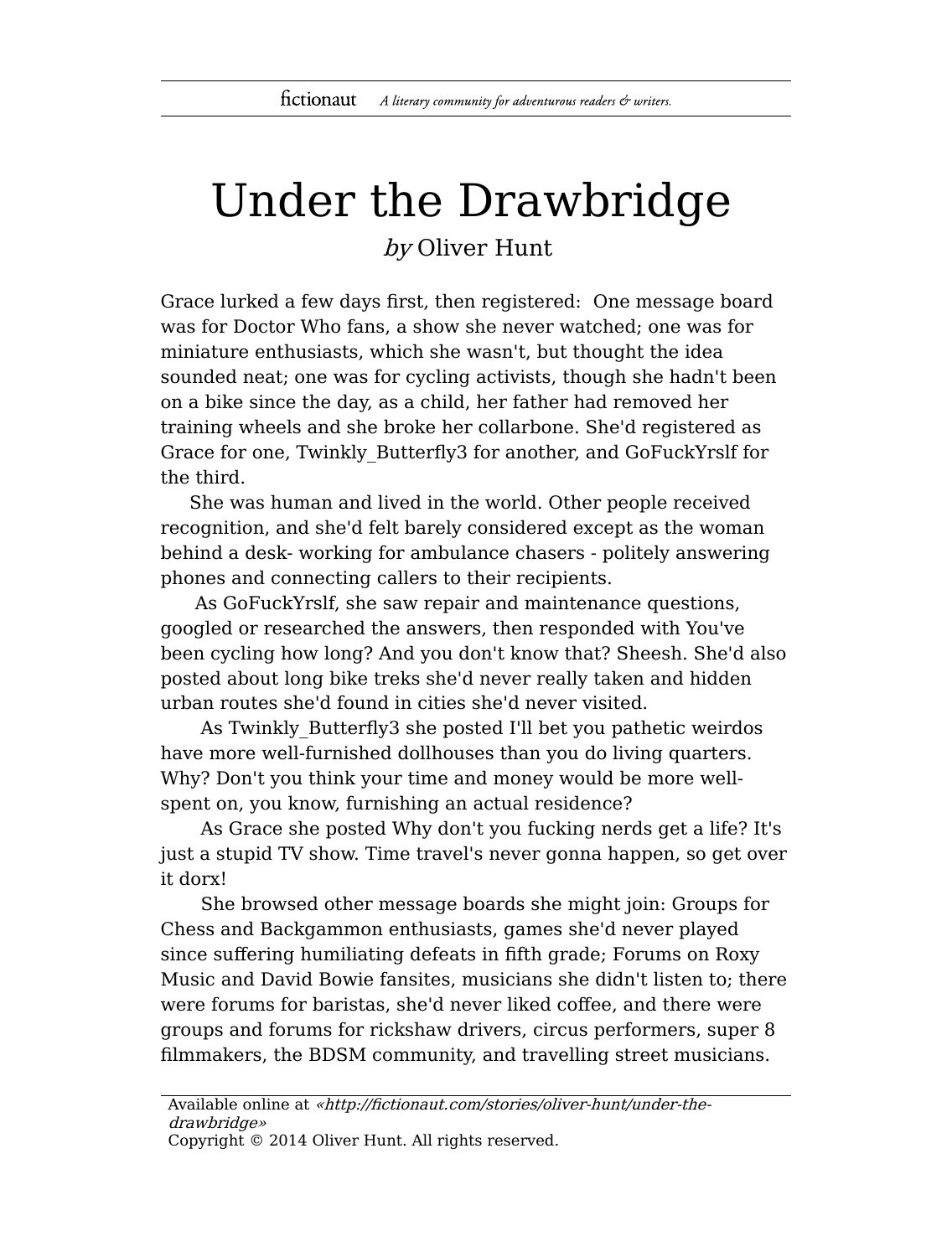She'd made a list of forum handles she might use: FlwrPwr12, SykoBitch13, Lil'Grrrlost, J;>8-<=, and DreamPuff.

She logged off and went to bed. She knew the language she used was a tad harsh, but from what she'd seen real talk wasn't anything polite or pleasant. She figured she could take as good as she was willing to give, she simply needed somebody to throw it back at her.

She'd tried to join conversations before, in real life and in real time. She'd be either greeted with eye-rolls or simply talked over. Sometimes peers would pause, look at each other, wink, smirk, let her get one tiny peep in edgewise, then start talking over her again. At work she'd try to join any water cooler conversation and talking would cease. Someone might grin and nod sadly, then everbody'd disperse back to their respective tasks. She'd go to bars, and anytime she'd try to strike up a dialogue she'd be greeted with glassy eyes and slurred mumbles.

Maybe it'd help if she had anything really to talk about. She laid awake trying to remember: When was the last time anything- movie, book, TV show, game or any activity, physical or mental- engaged or inspired her? Had she ever taken an active interest in anything? She tried to remember what it was to be genuinely excited about anything, but nothing came up. She wondered why that was. Was it something in childhood? Anything she might've been interested in held out of reach? Was she told she had no natural talents or abilities, so she should just forget about everything? Could she blame her parents? Siblings? Childhood peers? Should she? She couldn't remember.

She fell asleep with questions. She dreamed the office she worked in was a miniature, and a giant hand lifted her slightly overweight and frumpily attired body from her desk and replaced her with an inanimate figure in a feather boa and heels. Her coworkers were all scarab beetles, cast in amber, carrying files in their pincers. She'd try to speak but blank quotation bubbles came from her mouth.